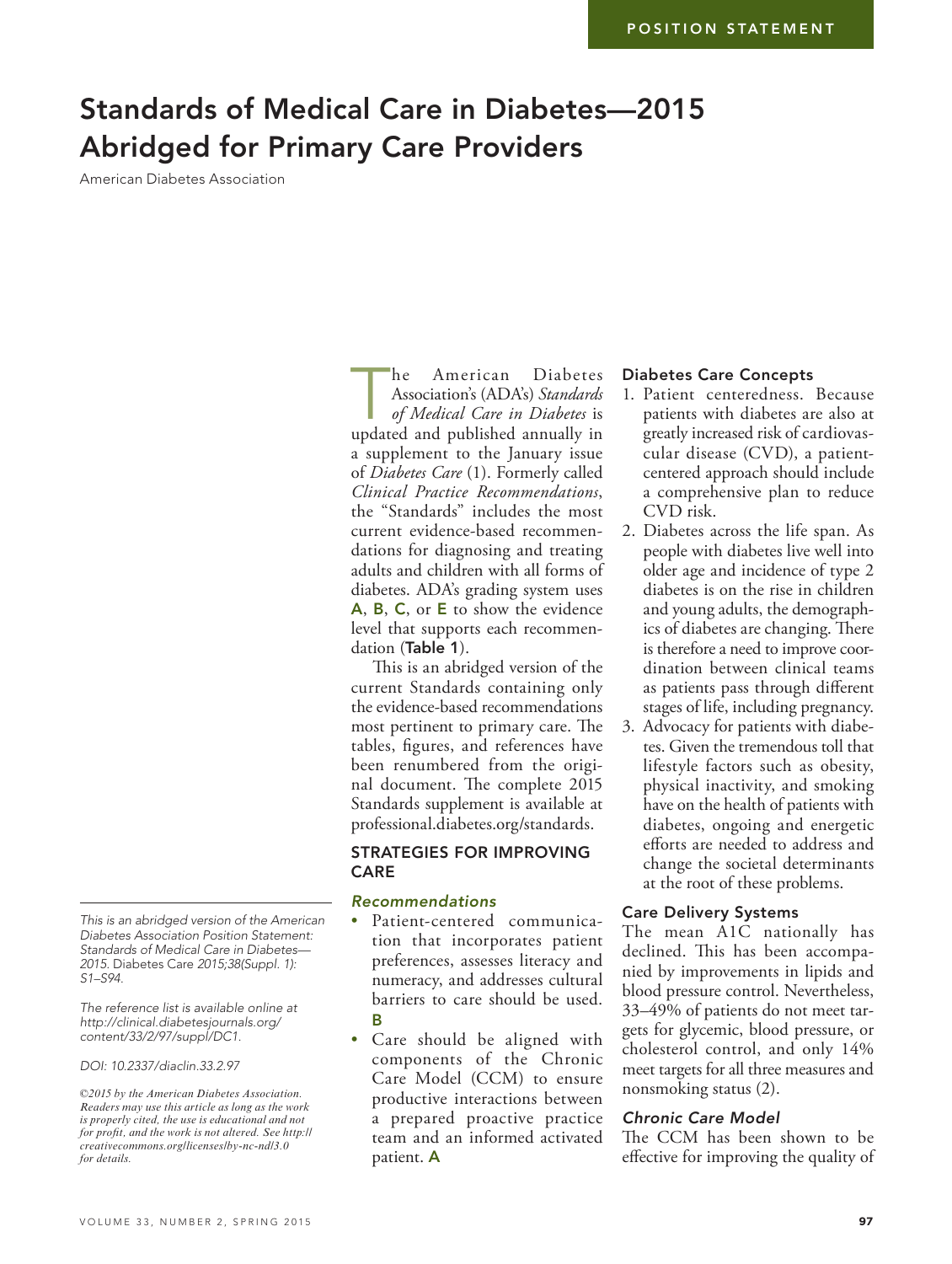| Level of<br>evidence | Description                                                                                                   |  |
|----------------------|---------------------------------------------------------------------------------------------------------------|--|
|                      | Clear evidence from well-conducted, generalizable randomized controlled trials that are adequately<br>powered |  |
| В                    | Supportive evidence from well-conducted cohort studies                                                        |  |
|                      | Supportive evidence from poorly controlled or uncontrolled studies                                            |  |
|                      | Conflicting evidence with the weight of evidence supporting the recommendation                                |  |
|                      | Expert consensus or clinical experience                                                                       |  |

TABLE 1. ADA Evidence Grading System for "Standards of Medical Care in Diabetes"

*For additional information, please refer to the complete 2015 Standards (1).*

diabetes care (3). Collaborative, multidisciplinary teams are best suited to provide care for people with diabetes and to facilitate patients' selfmanagement  $(4-7)$ .

## Key Objectives

- 1. Optimize provider and team behavior. The care team should prioritize intensification of lifestyle and/or pharmaceutical therapy for patients with inadequate levels of blood pressure, lipid, or glucose control (8).
- 2. Support patient behavior change. Successful diabetes care requires a systematic approach to supporting patients' behavior change efforts. High-quality diabetes self-management education (DSME) and support (DSMS) have been shown to improve patient selfmanagement, satisfaction, and glucose control (9,10).
- 3. Change the care system. Optimal diabetes management requires an organized, systematic approach and the involvement of a coordinated team of dedicated health care professionals working in an environment where patientcentered high-quality care is a priority (11).

## When Treatment Goals Are Not Met

When patients are not meeting treatment goals, reassessing the treatment regimen may require evaluation of barriers such as income, health literacy, diabetes-related distress, depression, poverty, and competing

#### TABLE 2. Criteria for the Diagnosis of Prediabetes and Diabetes

|                  | <b>Prediabetes</b>                          | <b>Diabetes</b>               |
|------------------|---------------------------------------------|-------------------------------|
| A <sub>1</sub> C | $57 - 64%$                                  | $>6.5\%$                      |
| <b>FPG</b>       | 100-125 mg/dL (5.6-6.9 mmol/L)              | $\geq$ 126 mg/dL (7.0 mmol/L) |
|                  | <b>OGTT</b> 140-199 mg/dL (7.8-11.0 mmol/L) | $≥200$ mg/dL (11.1 mmol/L)*   |
| <b>RPG</b>       |                                             | ≥200 mg/dL (11.1 mmol/L)†     |

*\*In the absence of unequivocal hyperglycemia, results should be confirmed by repeat testing.* 

*† Only diagnostic in a patient with classic symptoms of hyperglycemia or hyperglycemic crisis. RPG, random plasma glucose.*

demands, including those related to family responsibilities and dynamics.

## CLASSIFICATION AND DIAGNOSIS OF DIABETES

Diabetes can be classified into the following general categories:

- 1. Type 1 diabetes (due to β-cell destruction, usually leading to absolute insulin deficiency)
- 2. Type 2 diabetes (due to a progressive insulin secretory defect on the background of insulin resistance)
- 3. Gestational diabetes mellitus (GDM) (diabetes diagnosed in the second or third trimester of pregnancy that is not clearly overt diabetes)
- 4. Specific types of diabetes due to other causes, e.g., monogenic diabetes syndromes (such as neonatal diabetes and maturity-onset diabetes of the young [MODY]), diseases of the exocrine pancreas (such as cystic fibrosis), and drug- or chemical-induced diabetes (such as in the treatment

of HIV/AIDS or after organ transplantation)

## Diagnostic Tests for Diabetes

Diabetes may be diagnosed based on A1C criteria or plasma glucose criteria, either the fasting plasma glucose (FPG) or the 2-h plasma glucose value after a 75-g oral glucose tolerance test (OGTT) (12,13) (Table 2). The same tests are used to screen for and diagnose diabetes and to detect individuals with prediabetes (Table 3).

## Type 2 Diabetes and Prediabetes

## *Recommendations*

Testing to detect type 2 diabetes in asymptomatic people should be considered in adults of any age who are overweight or obese (BMI ≥25 kg/m<sup>2</sup> or ≥23 kg/m<sup>2</sup> in Asian Americans) and who have one or more additional risk factors for diabetes. For all patients, particularly those who are overweight or obese, testing should begin at age 45 years. B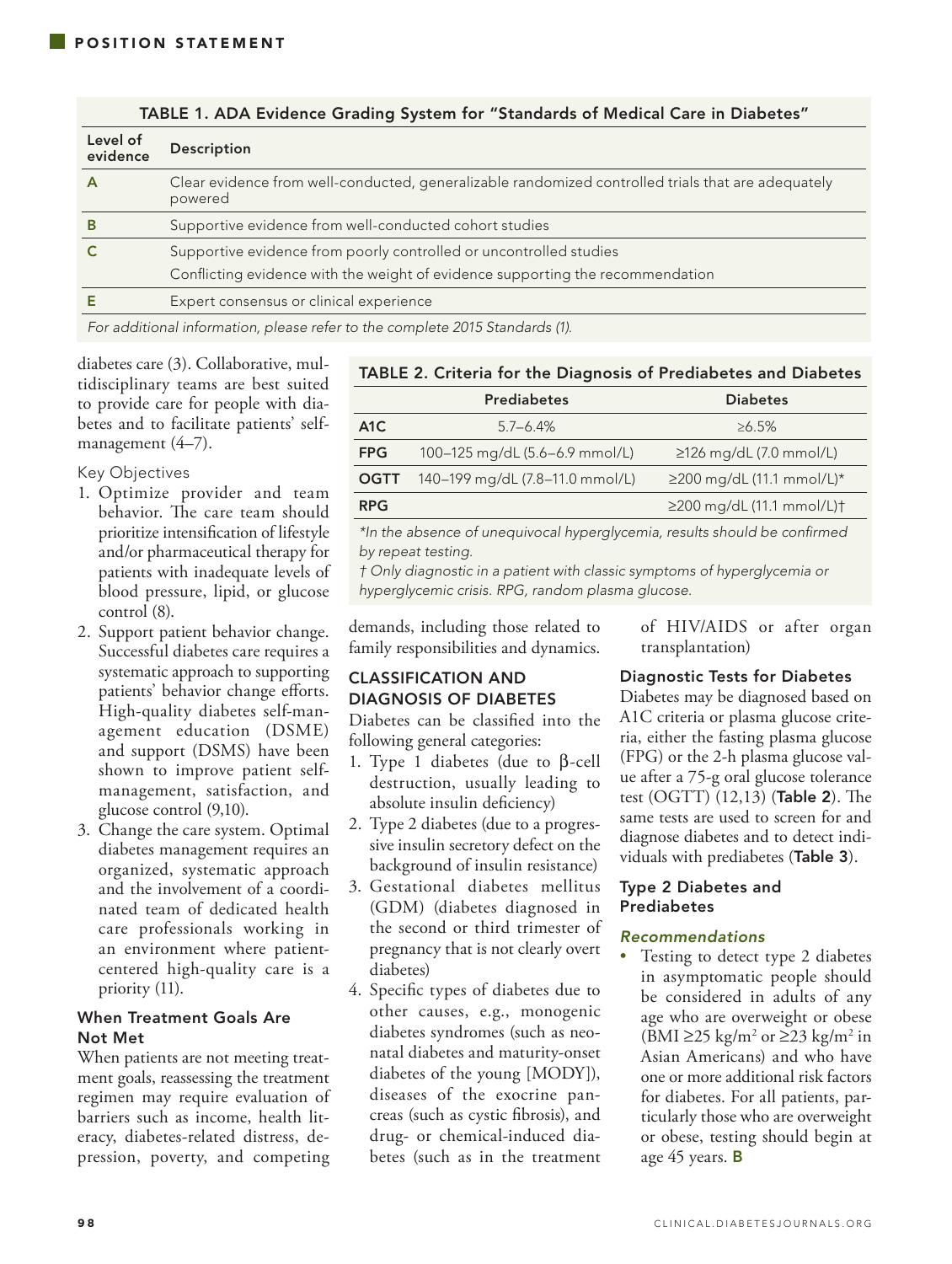## TABLE 3. Criteria for Testing for Diabetes or Prediabetes in Asymptomatic Adults

Testing should be considered in adults who are overweight (BMI ≥25 kg/m² or ≥23 kg/m² in Asian Americans) and have additional risk factors:

- Physical inactivity
- • First-degree relative with diabetes
- High-risk race/ethnicity (e.g., African American, Latino, Native American, Asian American, Pacific Islander)
- Women who delivered a baby weighing >9 lb or were diagnosed with GDM
- Hypertension (≥140/90 mmHg or on therapy for hypertension)
- • HDL cholesterol level <35 mg/dL (0.90 mmol/L) and/or a triglyceride level >250 mg/dL (2.82 mmol/L)
- • Women with polycystic ovary syndrome
- A1C ≥5.7%, IGT, or IFG on previous testing
- Other clinical conditions associated with insulin resistance (e.g., severe obesity, acanthosis nigricans)
- History of CVD

## TABLE 4. Testing for Type 2 Diabetes or Prediabetes in Asymptomatic Children (≤18 Years of Age)

#### Criteria

Overweight (BMI >85th percentile for age and sex, weight for height >85th percentile, or weight >120% of ideal for height)

#### Plus any two of the following risk factors:

- Family history of type 2 diabetes in first- or second-degree relative
- Race/ethnicity (Native American, African American, Latino, Asian American, Pacific Islander)
- Signs of insulin resistance or conditions associated with insulin resistance (acanthosis nigricans, hypertension, dyslipidemia, polycystic ovary syndrome, or small-for-gestational-age birth weight)
- Maternal history of diabetes or GDM during the child's gestation

Age of initiation: Age 10 years or at onset of puberty, if puberty occurs at a younger age

#### Frequency: Every 3 years

- If tests are normal, repeat testing carried out at a minimum of 3-year intervals is reasonable. C
- In patients with prediabetes or diabetes, identify and, if appropriate, treat other CVD risk factors. B
- Testing to detect prediabetes and type 2 diabetes should be considered in children and adolescents who are overweight or obese and who have two or more additional risk factors for diabetes. E

The modified recommendations of the ADA consensus report "Type 2 Diabetes in Children and Adolescents" (14) are summarized in Table 4.

## Gestational Diabetes Mellitus

## *Recommendations*

• Test for undiagnosed type 2 diabetes at the first prenatal visit in those with risk factors, using standard diagnostic criteria. B

- Test for GDM at 24-28 weeks of gestation in pregnant women not previously known to have diabetes. A
- Screen women with GDM for persistent diabetes at 6–12 weeks postpartum, using the OGTT and clinically appropriate nonpregnancy diagnostic criteria. E
- • Women with a history of GDM should have lifelong screening for the development of diabetes or prediabetes at least every 3 years. **B**
- Women with a history of GDM found to have prediabetes should receive lifestyle interventions or metformin to prevent diabetes. A

## INITIAL EVALUATION AND DIABETES MANAGEMENT PLANNING

#### Medical Evaluation

A complete medical evaluation should be performed at the initial visit to:

- 1. Classify diabetes
- 2. Detect diabetes complications
- 3. Review previous treatment and risk factor control in patients with diabetes
- 4. Assist in formulating a management plan
- 5. Provide a basis for continuing care

Laboratory tests appropriate to the evaluation of each patient's medical condition should be completed. A focus on the components of comprehensive care (Table 5) will enable the health care team to optimally manage the patient with diabetes.

#### Management Plan

People with diabetes should receive medical care from a collaborative, integrated team with expertise in diabe-